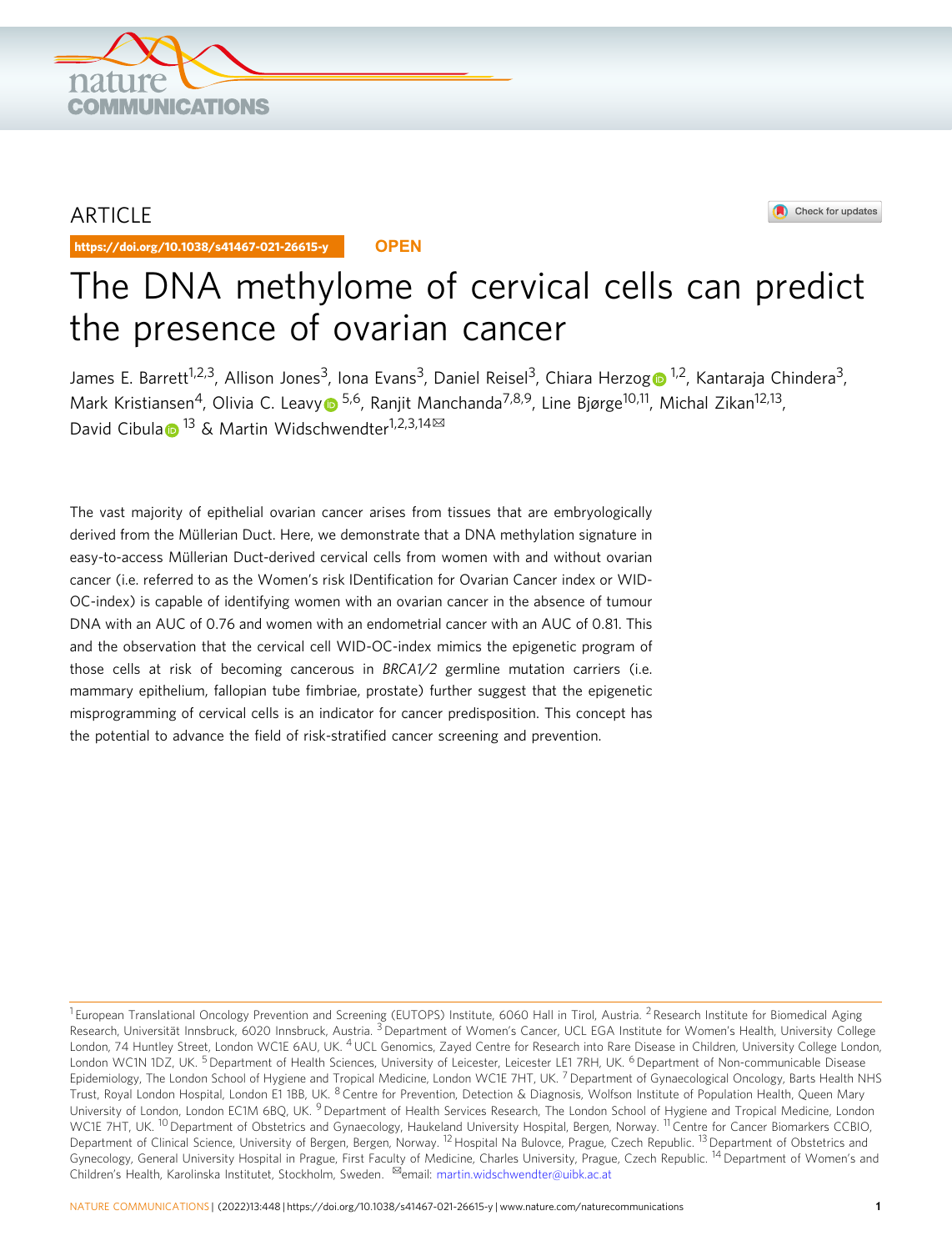pithelial ovarian cancer is by far the most common cause of gynaecological cancer-associated death<sup>[1](#page-10-0)</sup>. To address this, the biggest challenge faced has been to identify the group of women at the highest risk of developing this devastating disease for which measures to diagnose early and/or prevent the disease can be offered. Currently, the best performing model has used a combination of single nucleotide polymorphisms (SNPs) as well as a large number of epidemiological parameters and has achieved a Receiver Operating Characteristic (ROC) Area Under the Curve (AUC) of 0.66 in an internal validation set<sup>[2](#page-10-0)</sup>. Recent data show that women with the highest and lowest 5% of the resulting polygenic risk score (PRS) have a 2.8% and a 0.9% risk of developing ovarian cancer until 80 years of age (the general risk for ovarian cancer in this population was  $1.86\%)^3$  $1.86\%)^3$ . Several other risk models using up to 214 combinations of various genetic and non-genetic risk/protective factors have been developed<sup>[4](#page-10-0),5</sup>. Hence, there is a clear need to improve upon the identification of women at risk of developing ovarian cancer in order to offer women at high risk those strategies which have been shown to detect ovarian cancer earlier $6,7$  or target preventative measures including removal of the fallopian tubes, the organ from which the majority of ovarian cancers originate $8$ .

Recent evidence has shown that an assay which combines testing somatic mutations and aneuploidy in cervical brush samples is capable of identifying 33% of women presenting with ovarian cancer (although the majority of these women have advanced stage III/IV cancers)<sup>[9](#page-10-0)</sup>. In this study, which aimed to detect tumour DNA, the average age of cases and controls was 58 and 34 years, respectively. The reported observations of a high allele frequency of pathogenic driver mutations in DNA from non-malignant normal uterine tissue with increasing age $10-13$  $10-13$  $10-13$ compromises the results of this test and makes it impossible to judge the true specificity of the test.

Epigenetic (i.e. DNA methylation, DNAme) changes have been identified in normal fimbriae from women with BRCA1/2 germline mutations<sup>[14](#page-10-0)</sup> and could potentially serve as surrogate markers for both genetic and non-genetic factors including lifestyle, reproductive, and environmental exposures contributing to ovarian cancer development<sup>[15](#page-10-0)</sup>. A number of proof of principle studies, so far performed exclusively in blood, have demonstrated that certain DNAme changes are associated with ovarian cancer predisposition<sup>[16](#page-10-0)–18</sup>. Sample heterogeneity and the choice of surrogate tissue (i.e. tissue which is both easy to access and best reflects the tissue at risk) are among the most important factors impeding clinical implementation $19$ .

The vast majority of epithelial ovarian cancers arise from structures derived from the Müllerian Duct and includes the fallopian tube and endosalpingiosis, endometriosis, and endocervicosis, representing non-neoplastic counterparts of serous, endometrioid/clear cell, and mucinous ovarian carcinomas, respectively $20$ .

Here we assess whether DNAme profiles, derived from cervical smear samples that contain hormone sensitive epithelial cells capable of recording ovarian cancer-predisposing factors at the level of the epigenome<sup>19</sup> and arising from the Müllerian Duct, are capable of identifying women with primary epithelial ovarian cancer. We take particular care to demonstrate that the DNAme profiles originate from the normal cervical sample and are not driven by tumour DNA.

We perform an epigenome-wide DNAme analysis in cervical smear samples from women who were subsequently diagnosed with ovarian cancer, and in matched controls (i.e. the Discovery Set), and establish/validate the WID-OC-index (Women's risk IDentification for Ovarian Cancer index) which we then further validate in an independent set of cervical samples (i.e. External Validation Set). We establish that the WID-OC signature is not

driven by tumour DNA, is high in healthy women with a BRCA1 mutation as well as in women with poor prognostic breast cancer and furthermore has a very high sensitivity and specificity for identifying women with endometrial cancer, which like ovarian cancer also arises from Müllerian Duct epithelial cells. In addition, we assess the WID-OC-index in normal fimbrial and highgrade serous tissue and cell lines, and in a large range of tissue samples, and find that the WID-OC-index is significantly associated with those tissues that show a high rate of BRCA-1/2 germline-mediated cancer formation.

### Results

For the Discovery Set (Supplementary Fig. 1), we collected samples from 242 women with ovarian cancers from 15 European centres before a definitive histological diagnosis was undertaken (either during surgery or via a percutaneous biopsy) and 869 women without a cancer (593 from the general population and 276 from women attending hospital for benign women-specific conditions) (Supplementary Table 1; samples from a greater proportion of younger women were deliberately used in the discovery set in order to develop a risk predictor which was also applicable to younger women; the external validation set was composed of age-matched cases and controls). Epigenome-wide DNAme was analysed using an Illumina Infinium EPIC bead chip array that encompasses over 850,000 CpG sites $^{21}$ .

Sample heterogeneity and differential methylation. We assessed the number of CpGs, which were significantly differentially methylated between cancer cases and controls (Fig. [1](#page-2-0)a); after Bonferroni multiple test adjustment, 91 CpGs showed significantly differential methylation (Supplementary Table 2). Previously, we found that methylation differences may vary due to immune cell-type composition in cases compared to controls $22$ . Hence, we assessed the level of cell type heterogeneity in each cervical smear sample using  $HEpiDISH<sup>23</sup>$  $HEpiDISH<sup>23</sup>$  $HEpiDISH<sup>23</sup>$ , an algorithm that infers the relative proportion of epithelial cells, fibroblasts, and seven subtypes of immune cells (IC) in each sample. The cell-type distributions were broadly similar between cancer cases and controls although there was a significantly greater proportion of epithelial cells in cancer cases (Fig. [1b](#page-2-0); this remained significant after adjusting for age and menopausal status). A similar trend was observed in the external validation dataset but was not significant (Supplementary Fig. 2a).

Identification of CpGs with differential methylation between cases and controls was hampered by contaminating ICs, since any differential methylation in epithelial cells was greatly diminished in samples with high IC. In order to infer which CpGs may contain a potential discriminatory signal we developed a statistical protocol to estimate the delta-beta (i.e. difference in mean proportion of methylated cells) between cases and controls in epithelial and immune cells. We linearly regressed beta values on IC fraction in both cases and controls separately. The difference between the two points where these lines intercept the  $y$ -axis at IC = 0 gives an estimate of the delta-beta between cases and controls in pure epithelial cells (Fig. [1](#page-2-0)c). Conversely, the difference between intercept points at the  $IC = 1$  axis gives a delta-beta estimate in immune cells.

Development of discriminatory index. In order to derive a diagnostic methylation signature, i.e. the WID-OC-index, we used ridge and lasso regression to classify individuals as cases or controls. Classifiers were trained on two thirds of the discovery dataset (572 cancer-free controls, 159 ovarian cancer cases) and the remaining one third was used as an internal validation set (297 controls, 83 cases) with the intention of evaluating their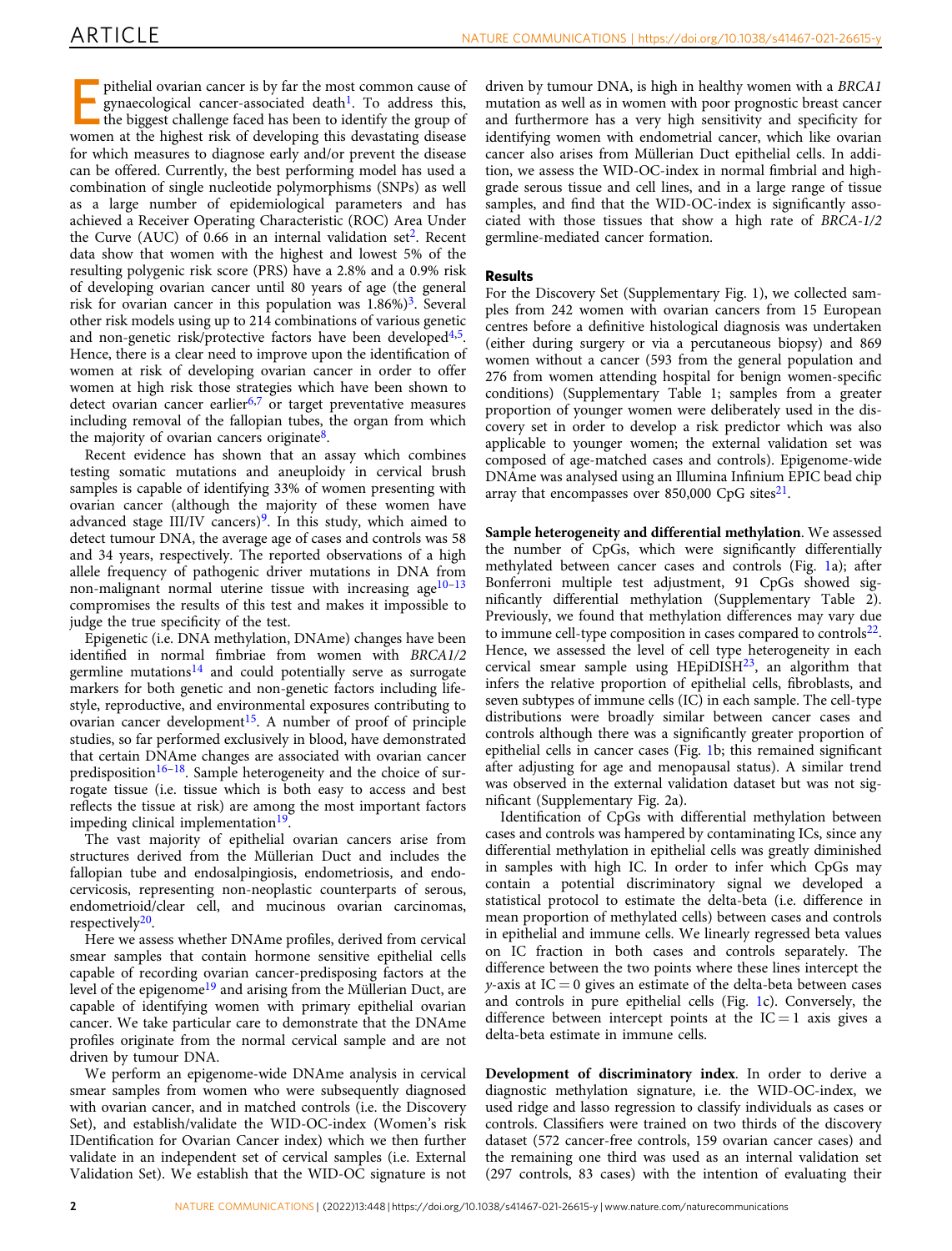<span id="page-2-0"></span>

Fig. 1 Sample heterogeneity, differential methylation, and development of discriminatory index. a Distribution of p-values obtained by comparing cases and controls at each CpG site and after controlling for immune cell proportion and age. **b** The distribution of different cell types in the discovery dataset inferred using the EpiDISH algorithm. p-values were computed using a two-tailed Mann–Whitney test. For indicated significant differences, exact pvalues = 0.00014 (epithelial), <0.0001 (neutrophil), <0.0001 (fibroblast), <0.0001 (eosinophil). The centre line of each box corresponds to the median. The lower and upper hinges correspond to the first and third quartiles. The upper whisker extends from the hinge to the largest value no further than 1.5 \* IQR from the hinge (where IQR is the inter-quartile range, or distance between the first and third quartiles). The lower whisker extends from the hinge to the smallest value at most 1.5 \* IQR of the hinge. Data beyond the end of the whiskers are plotted individually. c An example of a CpG with epithelial specific differential methylation. d Area under the curve (AUC) values in the internal validation set as a function of the number of CpGs used to train the classifier. e ROC curves of the WID-OC-index in the internal validation set for samples with an immune cell (IC) proportion ≤0.5 and >0.5. f Distribution of the WID-OC-index with respect to immune cell proportion in the internal validation set. g Distribution of the estimated variance in epithelial and immune cells across all CpGs used in the WID-OC- index. **h** Odds ratios corresponding to the four genomic regions when comparing the CpGs used in the WID-OC-index to the overall EPIC array. Error bars correspond to 95% confidence intervals computed using the median-unbiased estimation method. For indicated significant differences, all exact p values <0.0001. *i* AUC values in the internal validation set after training classifiers on different subsets of the CpGs used in the WID-OC-index. The top n CpGs were either retained or removed. CpGs were also split into separate bins of size 500. Source data are provided as a Source Data file.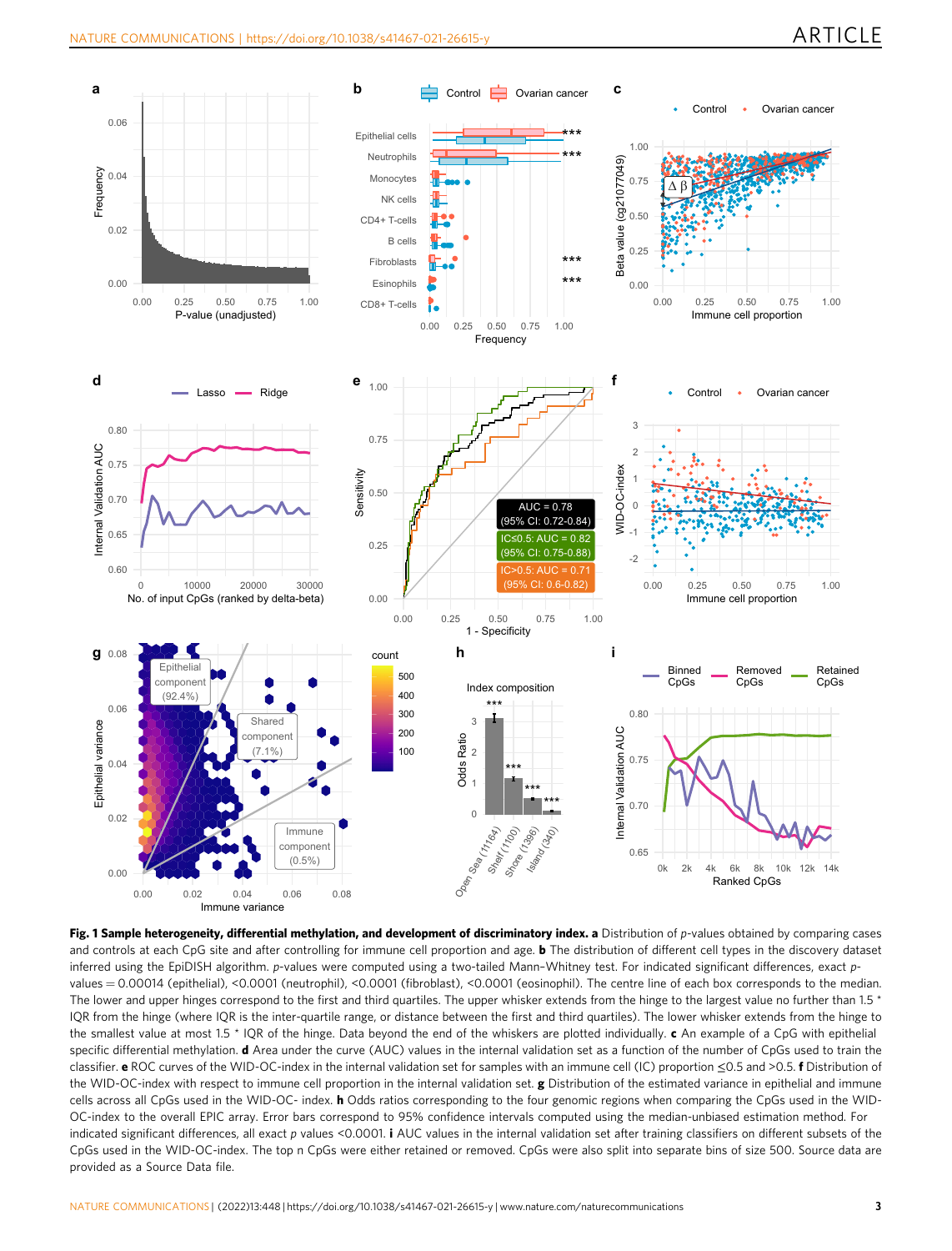performance as a function of the number of CpGs used to construct the index (Supplementary Fig. 1). The area under the receiver operator characteristic curve (AUC) was used as a measure of predictive performance. CpGs were ranked according to their epithelial delta-beta.

Predictive performance was evaluated as a function of the number of CpGs used to train the classifier using the internal validation dataset and an optimal performance of 0.78 (95% CI: 0.72–0.84) was achieved using 14,000 CpGs (Supplementary Data 1) with ridge regression (Fig. [1d](#page-2-0); i.e. the WID-OC-index is defined as a linear combination of these 14,000 beta values). In samples with an immune cell proportion ≤0.5 the AUC was 0.82 (Fig. [1e](#page-2-0); 95% CI: 0.75–0.88), and in those with a proportion >0.5 the AUC was 0.71 (95% CI: 0.60–0.82). The WID-OC-index was not associated with IC fraction in controls (Fig. [1](#page-2-0)f, linear regression coefficients of 0.03,  $p = 0.81$ ), but a strong negative association was observed in cancer cases (linear regression coefficient of  $-0.76$ , *p*-value = 0.005). Classifiers were also developed after ranking CpGs according to immune delta-betas and a combined ranking based on both epithelial and immune delta-betas but these approaches offered inferior performance.

We developed a statistical model to infer the variance in epithelial and immune cells at each of the 14,000 CpG sites used in the WID-OC-index, and classified each CpG as "epithelial" (92.4%), "shared" (7.1%), or "immune" (0.5%) as shown in Fig. [1](#page-2-0)g. These findings suggest that the discriminatory signal originates primarily in epithelial cells and the discriminatory power is diminished in samples with higher levels of immune cells.

We found that the index was highly depleted of CpG islands and enriched for Open Sea regions (Fig. [1](#page-2-0)h). Ridge regression combines information from all input CpGs in contrast to lasso regression, which typically selects a small subset of inputs. Ridge regression offered consistently superior performance suggesting that the discriminatory signal is most robustly extracted by combining a large number of comparatively weak signals from multiple CpG sites. We ranked the 14,000 CpGs used to define the WID-OC-index according to the absolute value of the regression coefficients from the ridge model. In order to assess how informative the top CpG sites are we trained sub-classifiers on the top  $n$  sites (Fig. [1i](#page-2-0)). We observed that AUCs of 0.74 and 0.76 could be achieved with the top 500 and 3,000 CpGs, respectively, indicating that these subsets are particularly informative. We also trained sub-classifiers after removing the top n CpGs, and on subsets of 500 CpGs after partitioning the ranked list into bins of size 500. In both cases, we found that a substantial predictive signal is present. These observations suggest that the predictive signal is widely distributed among Open Sea CpGs with a high degree of redundancy.

External validation. A separate independent external validation dataset consisting of 47 ovarian cancer cases and 225 controls was used to validate the index performance (Supplementary Fig. 1). The WID-OC-index was computed for each woman (Fig. [2](#page-4-0)a) resulting in an overall AUC of 0.76 (95% CI: 0.68–0.84), with the AUC being 0.77 (95% CI: 0.67–0.88) and 0.75 (95% CI: 0.63–0.87) for IC  $\leq$  0.5 and  $>$ 0.5 samples, respectively (Fig. [2b](#page-4-0)).

The vast majority of ovarian cancers arise from the fallopian tube—a part of the Müllerian Duct system. In order to assess whether the WID-OC-index reflects cancer predisposition of other parts of the Müllerian Duct such as the endometrium, we assessed its performance to discriminate women with and without endometrial cancer. Analysing 217 cervical samples from women with endometrial cancer, and the 297 control samples from the ovarian cancer internal validation set, we obtained an AUC of 0.90 (95% CI: 0.88–0.93; Fig. [2](#page-4-0)c, d).

To further assess the risk predictive nature of the WID-OCindex we analysed 329 cervical samples from women with primary breast cancers with poor prognosis features (defined as >2 cm cancers and/or lymph-node positive and/or hormonereceptor negative and/or grade 3) and the 297 control samples from the ovarian cancer internal validation set. We obtained an AUC of 0.68 (95% CI: 0.64–0.72; Fig. [2e](#page-4-0), f). The ability of the WID-OC-index to discriminate between healthy controls and women with an anatomically distant cancer supports the interpretation that the index reflects cancer predisposition rather than a diagnostic signal based on tumour DNA.

In order to assess whether the WID-OC-index is also informative in healthy women who are known to have an extremely high probability of developing ovarian cancer in the future, we analysed a separate dataset consisting of cervical smear samples from 57 healthy BRCA1 mutation carriers (who have an up to 40 fold increased cancer risk<sup>24</sup>) and 114 BRCA1/2 wild-type controls (Fig. [2](#page-4-0)g). We observed an AUC of 0.62 (95% CI: 0.52–0.71; Fig. [2h](#page-4-0)) overall with an AUC of 0.61 (95% CI: 0.48–0.74) and 0.65 (95% CI: 0.52–0.78) for  $IC \le 0.5$  and >0.5 samples, respectively. We also analysed 53 women with a BRCA2 mutation and found that the discriminatory performance was poorer (0.54; 95% CI: 0.45–0.64; Supplementary Fig. 3).

For each of our validation datasets we computed odds ratios corresponding to quartiles defined on the internal validation dataset (Table [1\)](#page-5-0). We also computed the specificities and sensitivities in different age groups at different cutoffs (Supplementary Table 3). The cell-type composition of the four validation datasets described was broadly similar to the discovery dataset used to develop the index and did not show any significant differences between cases and controls (Supplementary Fig. 2).

Association with epidemiological, clinical, and technical factors. We investigated the relationship between the WID-OCindex and various epidemiological and clinical variables. A statistically significant association was found between the WID-OCindex and age in controls (correlation = 0.52,  $p = 10^{-37}$ ; Fig. [3a](#page-6-0)), which resulted in a slightly better performance of the index in younger women (Fig. [3](#page-6-0)b). The Illumina 650k Infinium Global Screening Array was used to genotype matched blood samples from a subset of 74 cases and 255 controls in our internal validation dataset. We computed a polygenic risk score (PRS; described in methods; Supplementary Table 4) for ovarian cancer prediction. We found a correlation close to zero  $(-0.04, p = 0.48)$ between the PRS and the WID-OC-index (Fig. [3c](#page-6-0)) and the PRS was not predictive in this set (Fig. [3](#page-6-0)d). We compared the different cancer histologies and interestingly found a significant and progressive decrease of the WID-OC-index according to the longitudinal anatomy of the Müllerian Duct [i.e. fallopian tube (serous), endometrium (clear cell and endometrioid), and endocervix (mucinous)] (Fig. [3](#page-6-0)e). The WID-OC-index was significantly higher in stage III/IV cancers compared to stage I/II cancers (Fig. [3](#page-6-0)f). No significant association in controls was found between the WID-OC-index and family history (Supplementary Fig. 4a), age at menarche (Supplementary Fig. 4b), oral contraceptive pill use (Supplementary Fig. 4c), or ethnicity (Supplementary Fig. 4d). We observed a trend of increasing WID-OCindex values with respect to age at menopause (Supplementary Fig. 4e; linear regression  $p$ -value = 0.01), and parity in postmenopausal women (Supplementary Fig. 4f; linear regression not significant).

We investigated whether any association existed between the WID-OC-index and various technical parameters including date of sample processing, plate number (samples were processed on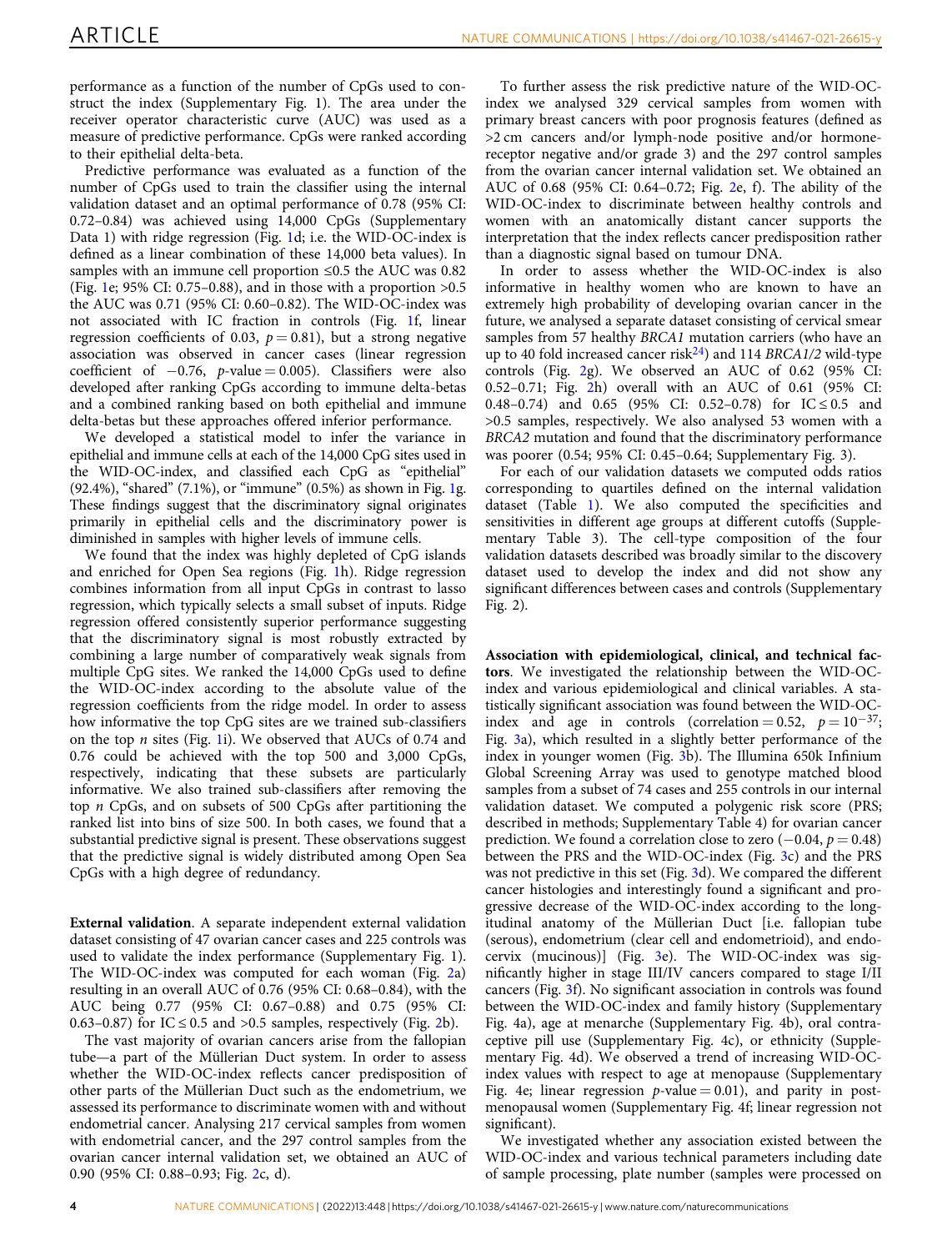<span id="page-4-0"></span>

Fig. 2 External validation. a The WID-OC-index versus immune cell proportion in an independent external validation set. b ROC curve from the external validation set. c The WID-OC-index versus immune cell proportion in a separate cohort of endometrial cancer samples and the same control samples from the internal validation set. d ROC curve from the endometrial cancer dataset. e The WID-OC-index versus immune cell proportion in a separate cohort of breast cancer samples and the same control samples from the internal validation set. f ROC curve from the breast cancer dataset. g The WID-OC-index versus immune cell proportion in an independent cohort of BRCA1 mutation carriers. **h** ROC curve from the BRCA1 dataset. Source data are provided as a Source Data file.

96 sample plates), and sentrix position but no significant associations were found. We compared the 593 control samples from healthy volunteers to 276 control samples taken from women presenting with benign women-specific conditions but did not find any significant differences (Supplementary Fig. 5a). We also observed no significant dependence on the time from sample collection to DNA extraction (Supplementary Fig. 5b).

The performance of the WID-OC-index to discriminate between healthy controls and women with ovarian, endometrial, or breast cancer was highly consistent across different study centres (Fig. S5c–e).

CA-125 data on 48 samples (40 cancers and 8 controls) from the internal and external dataset had a non-significant correlation of 0.14 ( $p = 0.35$ ) with the WID-OC-index.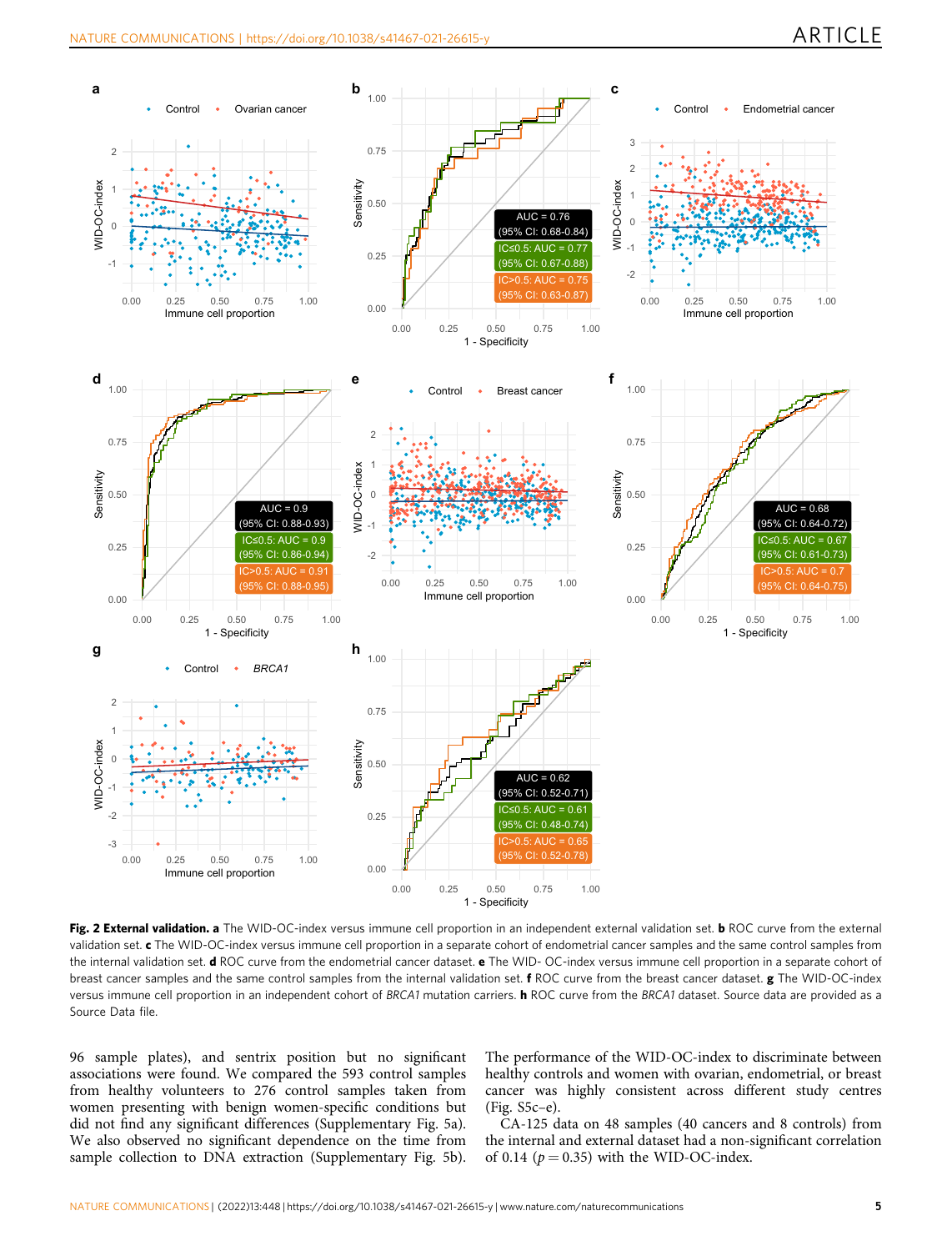<span id="page-5-0"></span>

| Quartile         | Control ( $N = 297$ ) | Internal validation ovarian cancer<br>$(N = 83)$ | Unadjusted OR (95% CI) | Adjusted OR (95% CI) |
|------------------|-----------------------|--------------------------------------------------|------------------------|----------------------|
| $(-2.38, -0.57)$ | 75                    | 3                                                | 1.00 (reference)       | 1.00 (reference)     |
| $(-0.57, -0.21)$ | 74                    | 10                                               | 3.25 (0.93,15.68)      | 2.38 (0.56, 12.99)   |
| $(-0.21, 0.17)$  | 74                    | 13                                               | 4.20 (1.27,19.79)      | 3.65 (0.87, 19.42)   |
| (0.17, 2.21)     | 74                    | 57                                               | 18.20 (6.33,79.95)     | 10.26 (2.89, 49.1)   |
| Quartile         | Control $(N = 225)$   | <b>External validation ovarian cancer</b>        | Unadjusted OR (95% CI) | Adjusted OR (95% CI) |
|                  |                       | $(N = 47)$                                       |                        |                      |
| $(-2.38, -0.57)$ | 59                    | 2                                                | 1.00 (reference)       | 1.00 (reference)     |
| $(-0.57, -0.21)$ | 57                    | 6                                                | 2.94 (0.62,22.94)      | 4.88 (0.85, 41.76)   |
| $(-0.21, 0.17)$  | 49                    | 6                                                | 3.42 (0.72,26.71)      | 4.57 (0.77, 40.12)   |
| (0.17, 2.21)     | 60                    | 33                                               | 14.99 (4.26,103.18)    | 26.25 (5.89, 194.92) |
| <b>Quartile</b>  | Control $(N = 297)$   | Endometrial cancer $(N = 217)$                   | Unadjusted OR (95% CI) | Adjusted OR (95% CI) |
| $(-2.38, -0.57)$ | 75                    | 4                                                | 1.00 (reference)       | 1.00 (reference)     |
| $(-0.57, -0.21)$ | 74                    | 6                                                | 1.50 (0.4,6.32)        | $0.72$ (0.17, 3.26)  |
| $(-0.21, 0.17)$  | 74                    | 15                                               | 3.68 (1.25,13.77)      | 0.92 (0.24, 3.92)    |
| (0.17, 2.21)     | 74                    | 192                                              | 46.44 (18.41,159.14)   | 11.20 (3.91, 40.51)  |
| <b>Quartile</b>  | Control ( $N = 297$ ) | Breast cancer $(N = 329)$                        | Unadjusted OR (95% CI) | Adjusted OR (95% CI) |
| $(-2.38, -0.57)$ | 75                    | 28                                               | 1.00 (reference)       | 1.00 (reference)     |
| $(-0.57, -0.21)$ | 74                    | 49                                               | 1.77 (1.01,3.14)       | 1.50 (0.83, 2.76)    |
| $(-0.21, 0.17)$  | 74                    | 91                                               | 3.27 (1.94,5.64)       | 2.30 (1.29, 4.14)    |
| (0.17, 2.21)     | 74                    | 161                                              | 5.78 (3.49,9.8)        | 5.27 (2.91, 9.78)    |
| Quartile         | Control ( $N = 114$ ) | BRCA1 cases $(N = 87)$                           | Unadjusted OR (95% CI) | Adjusted OR (95% CI) |
| $(-2.38, -0.57)$ | 41                    | 12                                               | 1.00 (reference)       | 1.00 (reference)     |
| $(-0.57, -0.21)$ | 26                    | 15                                               | 1.95 (0.79,4.95)       | 1.66(0.64, 4.31)     |
| $(-0.21, 0.17)$  | 31                    | 12                                               | 1.32 (0.51,3.39)       | 1.20(0.42, 3.4)      |
|                  |                       | 18                                               | 3.76 (1.49,9.88)       | 2.59 (0.84, 8.08)    |

Adjustment was based on a logistic regression model with age, menopausal status, age at menarche, number of first degree relatives with ovarian cancer, and BMI included as covariates for the ovarian cancer datasets. For endometrial cancers and the BRCA1 dataset age and menopause were included as covariates. For the endometrial cancers adjusted estimates are unavailable as the logistic regression model failed to converge. In addition, it was assumed that there was 1 cancer case in the first quartile in order to estimate ORs for the remaining quartiles.

Inferred proportion of tumour DNA. Due to the anatomical proximity between the cancer (i.e. ovary/fallopian tube) and the area from which the sample was taken (i.e. cervix), we investigated whether the signal, which discriminates between a case and a control, is driven by tumour DNA draining from the peritoneal cavity via the fallopian tube and the uterus to the cervix or whether the signal is a generic risk signal retained in cervical epithelial cells. We used 11 epithelial, 7 fibroblast, 42 immune cell, and 11 high-grade serous ovarian carcinoma (HGSOC) cell line samples (Supplementary Table 5) in order to develop a new reference panel for use with the EpiDISH algorithm (see Methods). For each sample, we obtained estimates of the proportion of DNA from each of the four cell types. We observed that the proportion of tumour DNA in both cases and controls is close to zero, with the exception of two cases that were composed of approximately 50% tumour DNA (Fig. [4](#page-7-0)a).

We used 9 endometrial cancer samples to derive an additional EpiDISH reference panel to infer the proportion of tumour DNA in samples from women with endometrial cancer. We found a substantial level of contaminating tumour DNA with 43% of samples from women with cancer containing >10% tumour DNA (Fig. [4](#page-7-0)b). Importantly, we found that the WID-OC-index discriminated between cases and controls in samples with no tumour DNA (Fig. [4c](#page-7-0)). In 229 controls and 41 cases with a tumour DNA proportion <1% the AUC was 0.81 (95% CI: 0.74–0.89; Fig. [4](#page-7-0)d).

In order to assess further the absence of tumour DNA in the cervical smear samples we used MethyLight, a real time PCRbased method, to amplify methylated ZNF154, a pan-cancer marker primarily discovered in ovarian cancer<sup>[25](#page-10-0),[26](#page-10-0)</sup>. We detected a strong signal in cervical smear samples from 20 endometrial cancer cases but not from 20 ovarian cancer patients or 20 cancer-free women (Fig. [4](#page-7-0)e), providing further evidence that the signal in cancer patients is not driven by tumour DNA.

We performed a copy number variation (CNV) analysis of the cervical samples based on EPIC array data using the conumee R package<sup>27</sup>. We found that samples with a high inferred tumour DNA had a CNV profile very similar to the CNV profiles of HGSOC samples (Supplementary Fig. 6a, b). In contrast, samples with no inferred tumour DNA had completely normal CNV profiles (Supplementary Fig. 6c). The median and standard deviation of the estimated copy number per genomic bin in cervical samples was close to zero, consistent with our estimation that almost all of these samples contain no tumour DNA (Supplementary Fig. 6d, e). The standard deviation of the estimated copy number correlated strongly with estimated tumour DNA fraction (Supplementary Fig. 6f). These findings suggest that the estimated genomic copy number profiles are highly consistent with the inferred tumour DNA proportion.

Finally, we performed an in silico experiment to estimate how much contaminating tumour DNA would be required to explain the observed difference between cases and controls in the internal validation dataset (the mean value of the index in cases was 1.25 standard deviations higher than the mean in controls). We numerically simulated a mixture of beta values from a HGSOC cell line sample and the 144 control samples with an immune cell proportion <0.5 in the internal validation set. We estimated that we would need approximately 25% tumour DNA in order to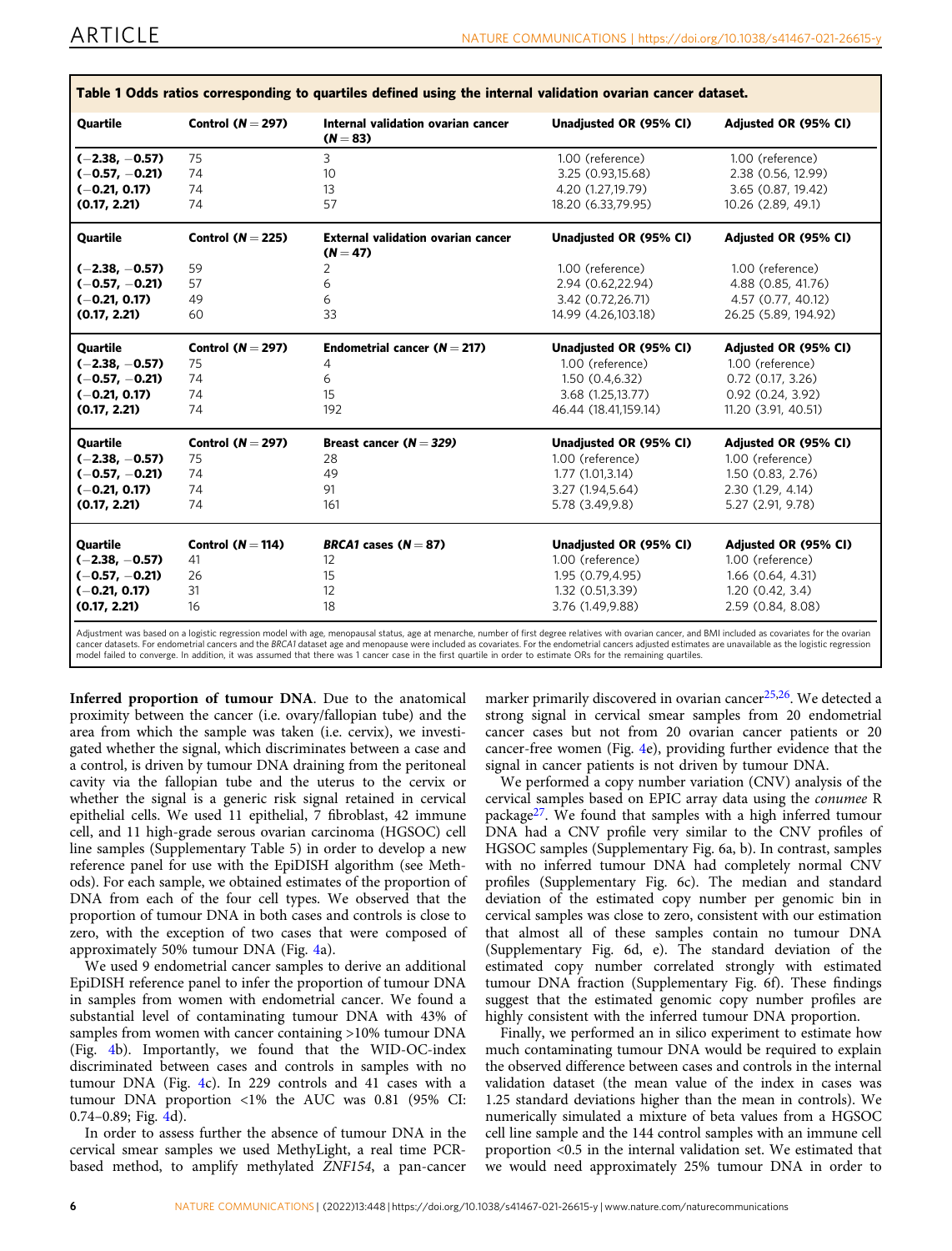<span id="page-6-0"></span>

Fig. 3 Association with epidemiological, clinical, and technical factors. a The WID-OC-index versus age in control samples from the internal and external validation datasets. **b** ROC curves for women above and below 50 years of age. c The WID-OC-index versus a 28 SNP ovarian cancer polygenic risk score (PRS) in the internal validation dataset. d ROC curve corresponding to the PRS score. e The distribution of the WID-OC-index across different histological subtypes (endometrioid borderline, mucinous-clear cell cancer, carcinosarcoma, and serous cancer with no information on grade have been classified as "other cancers"). p-values were computed using a two-tailed Mann–Whitney test. For indicated significant difference, exact p-value = 0.013. f The distribution of the WID-OC-index across different cancer stages. p-values were computed using a two-tailed Mann–Whitney test. For indicated significant difference, exact p value  $= 0.0023$ . For box plots in e and f, the centre line of each box corresponds to the median. The lower and upper hinges correspond to the first and third quartiles. The upper whisker extends from the hinge to the largest value no further than 1.5 \* IQR from the hinge (where IQR is the inter-quartile range). The lower whisker extends to the smallest value at most 1.5 \* IQR of the hinge. Data beyond the end of the whiskers are plotted individually. Source data are provided as a Source Data file.

observe a comparable difference to what was in fact observed (Supplementary Fig. 7a). Taken together these findings strongly suggest that the WID-OC-index does not depend on tumour byproducts, and is instead based on the local cervical epigenome. This is also consistent with the detection of women with breast cancer, where anatomical distance precludes the presence of tumour material.

Functional assessment of the WID-OC-index. In order to evaluate further the nature and meaning of the DNAme signature which forms the WID-OC-index we calculated the index in the fimbriae of the fallopian tube, the organ from which the vast majority of ovarian cancers arise and which originates from the Müllerian Duct, the embryological structure which also gives rise to the cervix. Since the fimbrial tissue contains a heterogenous set of various cells, we isolated and cultured pure fimbrial cells (without any modification, see Methods) from surgical specimens. Interestingly, the WID-OC-index was comparatively high in the normal fimbrial cells (Fig. [4f](#page-7-0)). Two cancer cell lines had higher WID-OCindex values compared to both the cervix-based WID-OC-index and the fimbrial cells. The observation that the discriminatory

DNAme signature observed in the cervixes of ovarian cancer patients is more pronounced in the fallopian tube is suggestive of an epigenetic field defect in which DNAme patterns in the cervix resemble the epigenome of the cell of origin, the fallopian tube.

In order to assess additionally whether the WID-OC-index is reflective of a cell-specific program we analysed all  $ENCODE<sup>28</sup>$  $ENCODE<sup>28</sup>$  $ENCODE<sup>28</sup>$ samples for which EPIC array data were available (Supplementary Table 6). We ranked and plotted the WID-OC-index in all primary cell samples and in vitro differentiated cell samples (Supplementary Fig. 8). We observed that those tissues at the highest risk of becoming cancerous in BRCA carriers—such as fallopian tube, breast, pancreas, and prostate—had the highest WID-OC-index. In order to quantify this observation, we correlated the proportion of cancers per organ which arise in BRCA1 and BRCA2 mutation carriers<sup>[29](#page-11-0)</sup> with the WID-OC-index of the respective normal tissue and found correlations of 0.23  $(p = 0.22)$  and 0.43  $(p = 0.019)$  in BRCA1- and BRCA2-driven cancers, respectively (Fig. [4g](#page-7-0), h).

Finally, a gene set enrichment analysis was performed using the Broad Institute's Molecular Signatures database but no significantly enriched pathways were detected (Supplementary Table 7).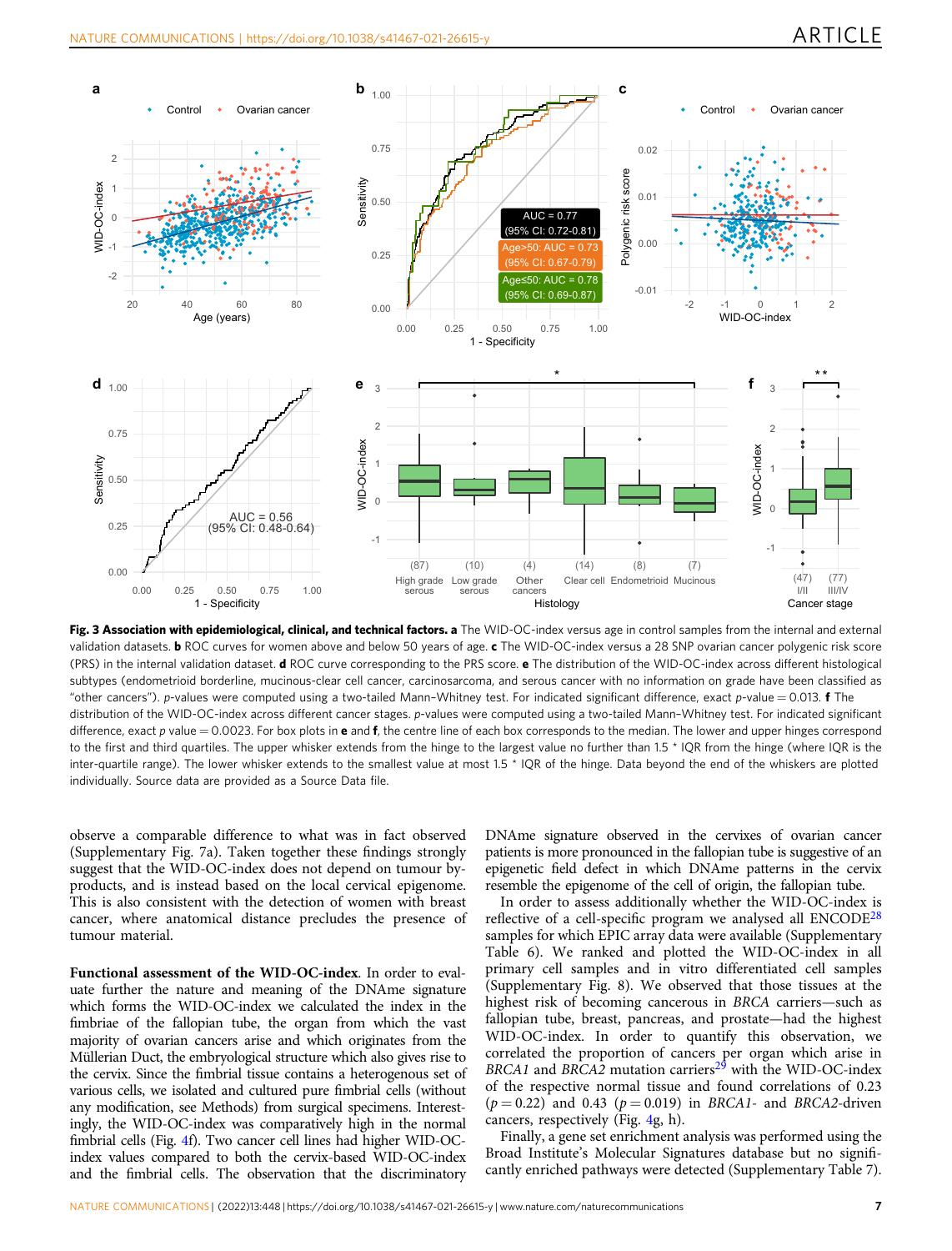<span id="page-7-0"></span>

Fig. 4 Inferred proportion of tumour DNA and functional assessment of the WID-OC-index. The estimated proportion of tumour DNA in each cervical smear sample as estimated using the EpiDISH algorithm for controls and a ovarian cancers and **b** endometrial cancers. c Distribution of the WID-OC-index with respect to tumour DNA fraction in controls and endometrial cancers. d ROC curve for samples with tumour DNA < 1% in the endometrial cancer set. e Results from real-time PCR to detect ZNF154, a pan-cancer marker primarily discovered in ovarian cancer. p-values were computed using a two-tailed Mann-Whitney test. For indicated significant differences, all exact p values < 0.001. The centre line of each box corresponds to the median. The lower and upper hinges correspond to the first and third quartiles. The upper whisker extends from the hinge to the largest value no further than 1.5 \* IQR from the hinge (where IQR is the inter-quartile range). The lower whisker extends to the smallest value at most 1.5 \* IQR of the hinge. Data beyond the end of the whiskers are plotted individually. **f** The WID-OC-index evaluated in eight different cell lines. **g, h** shows a subset of ENCODE tissue samples. The germline mutation proportion refers to the proportion of cancers in each tissue type that have a BRCA1 and BRCA2 mutation. p-values were computed using a two-tailed correlation test. Source data are provided as a Source Data file.

#### Discussion

To date, the best performing ovarian cancer risk prediction model which incorporates 17 established epidemiologic risk factors and 17 genome-wide significant SNPs using data from 11 case–control studies provided an AUC of 0.66. Here we demonstrate that the WID-OC-index—an index that is purely

based on a DNAme signature in cervical smear samples—can predict ovarian cancer risk with an AUC of 0.76. We did not observe a striking association between the WID-OC-index and any of the known epidemiological risk factors for ovarian cancer (apart from age and a BRCA1 germline mutation), and neither did we find any evidence that the WID-OC-index is triggered by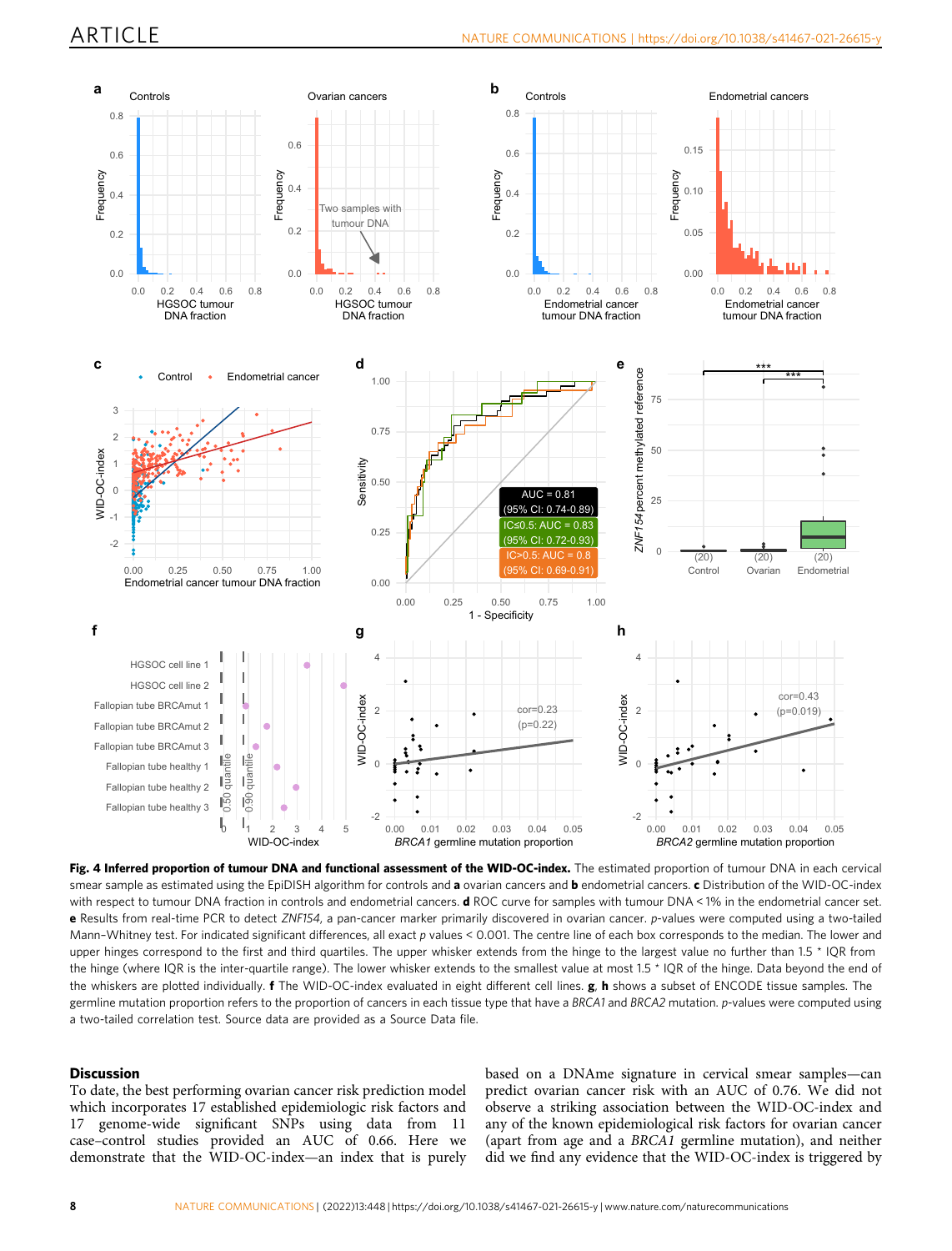tumour DNA draining from the peritoneal cavity via the uterine cavity and detected by the cervical smear. The absence of detectable tumour DNA, in conjunction with our in silico simulations which suggest that approximately 25% tumour DNA contamination would be required to account for the magnitude of the signal we have observed, imply that the index is based on cervical epigenetic profiles rather than tumour by-products.

Therefore, we speculate that the striking ovarian cancer risk reflected by the WID-OC-index is due to an epigenetic Müllerian Duct differentiation defect assessed at the level of the uterine cervix (a part of the Müllerian Duct) using a DNAme signature. Several lines of evidence support this proposal: (i) the WID-OCindex is high in fallopian tube fimbrial cells and reflective of organs that are at high risk of a BRCA-mediated cancer; (ii) the index also identifies women with other cancers despite the absence of tumour DNA arising from the Müllerian Duct (i.e. endometrial cancer); (iii) HOXA 9, 10, and 11 genes regulate the differentiation of the Müllerian Duct into fallopian tube, uterus, and cervix, respectively, and given that serous, clear cell/endometrioid, and mucinous cancers express these genes differentially, may reflect their origin<sup>30</sup>. The fact that we observe a decrease of the WID-OC-index from serous to clear cell/endometrioid to mucinous cancers again suggests a "shift" of epigenetic differentiation (i.e. differentiation of fallopian tube reflected in cervical epithelial cells) predisposes individuals to ovarian cancer formation; (iv) given that the index is more discriminatory in samples with a high epithelial cell content and that the index almost exclusively consists of CpGs, which are highly variable in epithelial but not in immune cells, attests to this. The fact that the WID-OC-index also identifies women with breast cancer supports the clinically well-known link between breast and ovarian cancer predisposition<sup>[31](#page-11-0)</sup> and again testifies that the index derived in cervical liquid-based cytology samples is not driven by tumour DNA.

Whether the WID-OC-index can identify women at risk of developing future ovarian cancer will have to be assessed by studying population-based cervical samples (from within a cervical screening cohort) and linked to cancer-registries; establishing such a biobank of samples stored as a pellet at −80 °C and waiting until a sufficiently large number of donors have developed ovarian cancer will take some time.

The WID-OC-index requires assessment of a relatively large number of CpGs. Whether the number of regions required to assess the WID-OC-index by assessing CpGs within the neighbourhood of the index CpGs (i.e. using target sequencing or realtime PCR) is able to achieve a similar performance will need to be studied.

Currently, 75% of ovarian cancers are picked up at an advanced stage where the tumour has spread within the entire abdominal cavity and beyond<sup>1</sup>. The WID-OC test identifies 71.4% and 54.5% of <50 and ≥50 year old ovarian cancer patients with a specificity of 75%. Further clinical studies will demonstrate whether women identified to have a high WID-OC-index (e.g. highest 25%) would benefit from regular screening using cell-free DNA and/or advanced imaging technologies.

Overall, we provide considerable evidence that an epigenetic differentiation defect in these easy-to-access epithelial samples is strongly associated with cancer risk.

#### Methods

Study design and epidemiological data acquisition. The study was conducted as part of a multi-centre study involving several recruitment sites in five European countries (i.e. the UK, Czech Republic, Italy, Norway, and Germany). Women over the age of 18 were eligible to participate in the study who had not undergone a previous hysterectomy, had not received treatment (within 2 years of recruitment) for a non-gynaecological cancer, were not pregnant or menstruating at the time of recruitment, and had not undergone a cervical smear in the last 12 weeks. Prior to taking part, each prospective study volunteer was given a Participant Information Sheet as well as a Consent Form and the rationale for the study was explained. Additional resources, including an explanatory video and further online resources, were also made available. Women diagnosed with ovarian or endometrial cancer (case) or a non-malignant benign gynaecological condition (control) were approached during outpatient hospital clinics, while women recruited with a documented BRCA1 or BRCA2 mutation or as healthy volunteers from the general population (control) were approached via outreach campaigns, public engagement, and as part of cervical screening programmes. After signing an informed consent, participants completed an epidemiological questionnaire as well as a feedback form after their participation. The study itself is a sub-study of the FORECEE (4 C) Programme, which has ethical approval from the UK Health Research Authority (REC 14/LO/1633).

The epidemiological survey was administered via the Qualtrics web-based survey application on dedicated iPads. The survey contained questions relating to current and historical health habits, relevant risk factors, as well as obtaining a thorough medical and obstetric history. Cervical samples were collected at appropriate clinical venues by trained staff and the cervical smears were carried out by a small group of research midwives or physicians with a view to establishing standard practice.

Biological samples and survey data were pseudo-anonymised using a participant study number. Each recruitment site maintained a securely stored file linking personal identifiers to the study number. Following sample taking, an email survey was sent to each participant, enabling them to feedback with respect to the recruitment process. Women with a current diagnosis of (a) primary malignant ovarian cancer of high grade serous, endometrioid, mucinous or clear cell morphology or (b) endometrial cancer with poor prognostic features (endometrioid, serous or clear cell morphology of Grade III and/or stage > IB) and recruited prior to receiving any systemic chemotherapy treatment or surgery or radiotherapy were eligible as ovarian or endometrial cancer cases. Cancer histological data was collected post-recruitment either by clinicians directly involved in the diagnosis/treatment of the cancer cases or by a nominated data manager with access to the in-house hospital systems.

Cervical smear sample collection. Cervical smears were taken at collaborating hospitals and recruitment centres using the ThinPrep system (Hologic Inc., cat #70098-002). Cervical cells were sampled from the cervix using a cervix brush (Rovers Medical Devices, cat #70671-001) which was rotated 5 times through 360 degrees whilst in contact with the cervix to maximise cell sampling. The brush was removed from the vagina and immersed in a ThinPrep vial containing Preservecyt fluid and then pushed against the bottom of the vial 10 times in order to facilitate release of the cells from the brush into the solution. The sample vial was sealed and stored locally at room temperature.

Primary fallopian tube secretory epithelial cell culture. Patients undergoing a salpingectomy at University College London Hospitals (UCLH), provided a written informed consent in order to donate fallopian tube tissue surplus to diagnostic requirements following UCL ethical guidelines (samples were collected under the NRES Committee London—Surrey Borders Research Ethics Committee approval; 14/LO/1633). Fimbrial fallopian tube secretory epithelial cells were isolated and cultured. Briefly, fimbrial tissues were carefully excised by an experienced pathologist, macerated, and digested in a dissociation medium (0.05% collagenase and 0.01% DNase in DMEM) for 48 h at 4 °C. Cells were harvested by centrifugation, resuspended in DMEM/F-12 supplemented with 2% Ultroser G (Pall Corporation, France) and 1% penicillin-streptomycin, and transferred into a tissue culture flask. Cells were phenotyped: firstly by determining mRNA expression of PAX8 (Müllerian marker) and Cytokeratin 7 (CK7, epithelial marker) using quantitative PCR; and secondly by immunofluorescent staining. All experiments were performed before the cells started to senesce and all FT cells were used without modification (such as hTERT or SV40T antigen immortalisation) in order to enhance self-renewal.

Sample processing and DNA extraction. When preparing for sample storage in the laboratory, cervical smear samples were poured into 50 ml falcon tubes and left to sediment at room temperature for 2 h. 1 mL wide bore tips were then used to transfer the enriched cellular sediment into a 2 mL vial. The cervical sediments were washed twice with PBS, lysed, and stored temporarily at −20 °C ahead of extraction. For ovarian tissues, DNA was extracted from 30 mg of tissue using the AllPrep DNA/ RNA Mini Kit (#80204, Qiagen Ltd), following the manufacturer's protocol. DNA concentration and quality absorbance ratios were measured using Nanodrop-8000, Thermoscientific Inc. Extracted DNA was stored at −80 °C until further analysis.

DNA methylation array analysis. Cervical, and fallopian tube and ovarian cancer cell line DNA was normalised to  $25$  ng/ $\mu$ l and 500 ng total DNA was bisulfite modified using the EZ-96 DNA Methylation-Lightning kit (Zymo Research Corp, cat #D5047) on the Hamilton Star Liquid handling platform. 8 µl of modified DNA was subjected to methylation analysis on the Illumina InfiniumMethylation EPIC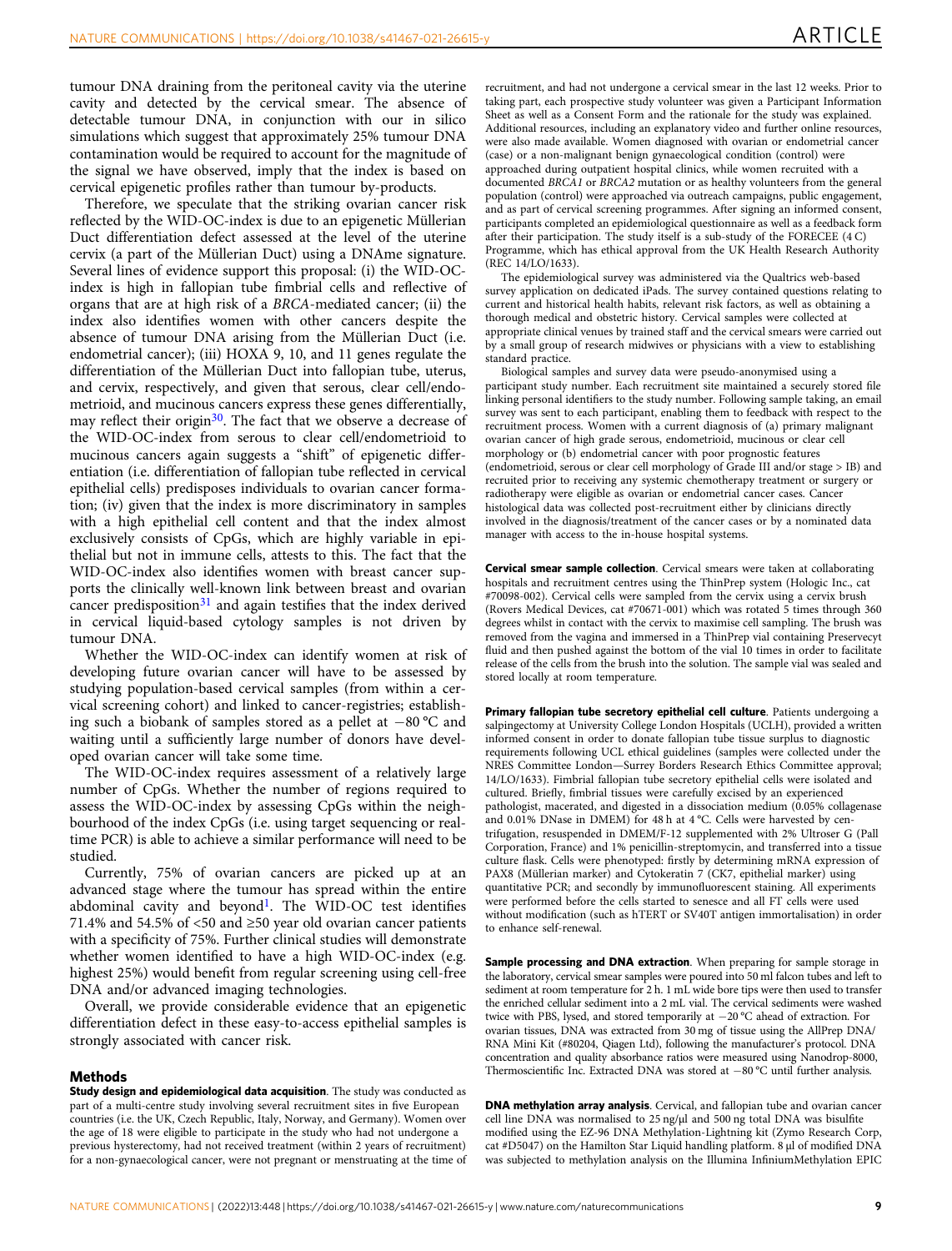BeadChip (Illumina, CA, USA) at UCL Genomics according to the manufacturer's standard protocol.

Real-time PCR analysis. MethyLight, a quantitative PCR analysis specific to bisulfite converted DNA, was performed on cervical smear samples from 20 endometrial cancer patients, 20 ovarian cancer patients, and 20 controls collected as part of the FORECEE project. Primers and probes specific to ZNF154 were used (Supplementary Table 8). Ct values of the target reaction were normalised for DNA concentration using a reference gene reaction against COL2A1 (Supplementary Table 8). Specificity of the reactions for methylated DNA was confirmed separately using SssI‐treated fully methylated human white blood cell DNA. The percentage of fully methylated molecules at a specific locus was calculated by dividing the ZNF154:COL2A1 ratio of a sample by the ZNF154:COL2A1 ratio of the SssI-treated human white blood cell DNA and multiplied by 100. Results are expressed as 'PMR' (percentage of methylated ref. [32\)](#page-11-0).

Processing of the DNA methylation data. All methylation microarray data were processed through the same standardised pipeline. Raw data was loaded using the R package *minfi*. Any samples with median methylated and unmethylated intensities <9.5 were removed. Any probes with a detection  $p$ -value > 0.01 were regarded as failed. Any samples with >10% failed probes, and any probes with > 10% failure rate were removed from the dataset. Beta values from failed probes (approximately 0.001% of the dataset) were imputed using the impute.knn function as part of the impute R package.

Non-CpG probes (2,932), SNP-related probes as identified by Zhou et al.<sup>[33](#page-11-0)</sup> (82,108), and chrY probes were removed from the dataset. An additional 6,102 previously identified probes that followed a trimodal methylation pattern characteristic (unpublished data) of an underlying SNP were removed.

Background intensity correction and dye bias correction was performed using the minfi single sample preprocessNoob function. Probe bias correction was performed using the beta mixture quantile normalisation (BMIQ) algorithm.

The fraction of immune cell contamination, and the relative proportions of different immune cell subtypes in each sample, were estimated using the EpiDISH algorithm using the epithelial, fibroblast, and immune cell reference dataset. The top 1,000 most variable probes (ranked by standard deviation) were used in a principal component analysis. Statistical tests were performed in order to identify any anomalous associations between plate, sentrix position, date of array processing, date of DNA creation, study centre, immune contamination fraction, age, type (case versus control), and the top ten principal components. Finally, twothirds of the discovery dataset was randomly selected for use as the training dataset and the remaining third was allocated to the internal validation dataset. This split was carried out once, and the same training and validation sets were used in all subsequent analyses.

A total of 113 samples were downloaded from the ENCODE database [\(https://](https://www.encodeproject.org/) [www.encodeproject.org/](https://www.encodeproject.org/); see Supplementary Table 6)<sup>[28](#page-11-0)</sup>. The beta mixture quantile normalisation was applied to these samples after using minfi to extract beta values.

Statistical analyses for classifier development. Contamination by immune cells presented a challenge with respect to the identification of differentially methylated positions (DMPs) as differential methylation that occurred solely in epithelial cells was diminished in samples with high IC and vice versa. In order to overcome this, we linearly regressed the beta values on IC for each CpG site, the linear models being fitted to cases and controls separately. The intercept points at  $IC = 0$  were used as estimates of mean beta values in cases and controls in a pure epithelial cell population. The difference between these intercept points provided a delta-beta estimate in epithelial cells. The difference between intercept points at  $IC = 1$ provided immune cell delta-beta estimates. An example is provided in Fig. [1](#page-2-0)c. A list of ranked CpGs was produced according to delta-beta estimates in epithelial cells.

The R package glmnet was used to train classifiers with a mixing parameter value of alpha  $= 0$  (ridge penalty) and alpha  $= 1$  (lasso penalty) with binomial response type. Data from the training dataset were used to fit the classifiers. The top n CpGs from the list of CpGs ranked by epithelial delta-beta estimates were used as inputs to the classifier. Ten-fold cross-validation was used inside the training set by the cv.glmnet function in order to determine the optimal value of the regularisation parameter lambda. The AUC was used as a metric of classifier performance which was evaluated on the internal validation dataset as a function of  $n$ , the number of CpGs used as inputs during training. The maximum value of n was 30,000.

The optimal classifier was selected based on the highest AUC obtained in the internal validation dataset. Once the optimal number of inputs was determined, the training and internal validation datasets were combined and the classifier was refitted using the entire discovery dataset with alpha and lambda fixed to their optimal values. This finalised classifier was then applied to the external validation dataset and the corresponding AUC was computed.

Denoting the top n CpGs as  $x_1, \ldots, x_n$  and the regression coefficients from the trained classifier as  $w_1, \ldots, w_n$  then WID-OC-index =  $\sum_{i=1}^n (w_i x_i - \mu)/\sigma$  where  $\mu$ and  $\sigma$  are defined as the mean and standard deviation of the quantity  $\sum_{i=1}^{n} w_i x_i$  in the training dataset (i.e. the index is scaled to have zero mean and unit standard deviation in the training dataset). Code to compute the WID-OC-index is provided (DOI is 10.5281/zenodo.4757468, 2021; see also Code Availability section).

Enrichment analyses. A gene set enrichment analysis (GSEA) was carried out by first selecting for each gene TSS200 region in the CpG with the largest epithelial delta-beta estimate (both hyper- and hypo-methylated). Genes were then ranked according to the absolute value of these delta-beta estimates. The C2 curated gene set, c2.all.v6.2.symbols.gmt, was downloaded from MSigDB. The fgseaR package was used to perform the enrichment analysis with parameters minSize, maxSize, and nperm set to 15, 500, and 10,000 respectively.

Estimation of tumour DNA proportion. The EpiDISH algorithm provides an estimate of cell type proportions within a given sample. A reference dataset consisting of CpGs that are unique to each cell type must be provided. In order to construct such a reference dataset 11 epithelial, 7 fibroblast, 48 immune, and 11 high grade serous ovarian cancer cell line samples were downloaded from GEO (Supplementary Table 5). Each cell type was in turn compared to the other three cell types (which were combined into one group) in order to identify CpGs that are unique to that cell type. A Wilcoxon rank sum test was used to test for differential methylation at each CpG. For epithelial cells any CpGs with a p-value > 0.01 after false discovery rate (FDR) adjustment and an absolute difference in methylation > 0.54 were selected (204 in total). For fibroblasts any CpGs with FDR adjusted pvalues > 0.01 and differential methylation >0.7 were selected (208 in total). For immune cells any CpGs with FDR adjusted p-values > 0.01 and differential methylation >0.89 were selected (225 in total). For high-grade serous ovarian carcinoma (HGSOC) cells, any CpGs with FDR adjusted p-values >0.01 and differential methylation >0.77 were selected (203 in total). The final reference dataset therefore consisted of 840 CpGs.

A similar protocol was followed for the endometrial cancer reference dataset using 9 endometrial cancer tissue samples. For epithelial cells any CpGs with a  $p$ -value > 0.01 after false discovery rate (FDR) adjustment and an absolute difference in methylation > 0.56 were selected (212 in total). For fibroblasts any CpGs with FDR adjusted  $p$ -values  $> 0.01$  and differential methylation  $> 0.67$  were selected (201 in total). For immune cells any CpGs with FDR adjusted p-values > 0.01 and differential methylation > 0.84 were selected (218 in total).

It was observed that the inferred proportion of tumour DNA and epithelial cells were strongly associated in control samples. Local polynomial regression fitting (using the loess R function) was used to regress the inferred tumour DNA proportion on the epithelial proportion (in control samples only, Supplementary Fig. 7b, c) and the residuals were used as estimates for tumour DNA proportion.

Numerical simulation of tumour DNA contamination. Beta values from the single HGSOC cell line 1 sample (Fig. [4e](#page-7-0)) were combined with beta values from 144 cervical smear control samples with IC < 0.5 in the internal validation set. If  $\beta_t$  are beta values from the tumour cell line and  $\beta_c$  are beta values from cervical samples and  $\rho$  is the simulated proportion of tumour DNA then the simulated beta values are given by  $\beta = (1 - \rho)\beta_c + \rho\beta_t$ . This was carried out for all 144 control samples in order to simulate 144 cancer samples. The WID-OC-index was computed in both groups for different values of tumour proportion.

Copy number variation (CNV) analysis. CNV analysis based on Illumina Methylation EPIC array data was conducted using the conumee R package (Version 1.22.0, Hovestadt & Zapatka) $34$ , which was recently found to be the most reliable tool for EPIC array CNV calling<sup>[27](#page-10-0)</sup>. Raw methylation data from HGSOC and normal fallopian tube samples was obtained from GEO (Accession no. GSE133556). Raw methylation data (MethylSet) from (a) the normal fallopian tube-HGSOC dataset and (b) cervical samples from controls and ovarian cancers was normalised using the SWAN function in minfi. CNVs were then called using conumee, whereby samples were initially normalised to samples processed in the same experiment with an assumed "flat" genome using multiple linear regression to control for probe and sample bias. Subsequently neighbouring probes were combined in a hybrid approach, resulting in predefined genomic bins, and segmented into regions of the same copy number state, which were visualised using the conumee CNV.genomeplot() function. To assess overall CNVs and CNV variability in distinct genomic bins, median or standard deviation per genomic bin compared to respective controls were computed for HGSOC samples and cervical samples from ovarian cancer cases and compared. For assessment of the association of CNV variability with inferred tumour DNA, the overall CNV standard deviation per sample was computed and plotted against inferred tDNA.

**Estimation of epithelial and immune variance**. We aimed to estimate how much variability across the 14,000 CpGs in the WID-OC-index could be attributed to epithelial cells or immune cells. An example of a CpG with high variability in epithelial cells and low variability in immune cells is given in Supplementary Fig. 7d. For each CpG we applied the following model. We assumed that the epithelial beta values follow a beta distribution  $Beta(\beta|a_0, b_0)$  with shape parameters  $a_0 > 0$  and  $b_0 > 0$ , and that immune beta values followed  $Beta(\beta|a_1, b_1)$  with shape parameters  $a_1 > 0$  and  $b_1 > 0$ . We assumed that each sample is a combination of epithelial and immune cells and that  $\rho_i \in [0, 1]$  is the proportion of immune cells in sample  $i, i = 1, ..., N$ . The quantities  $\rho_i$  were obtained from the EpiDISH algorithm. The following log likelihood function was numerically optimised with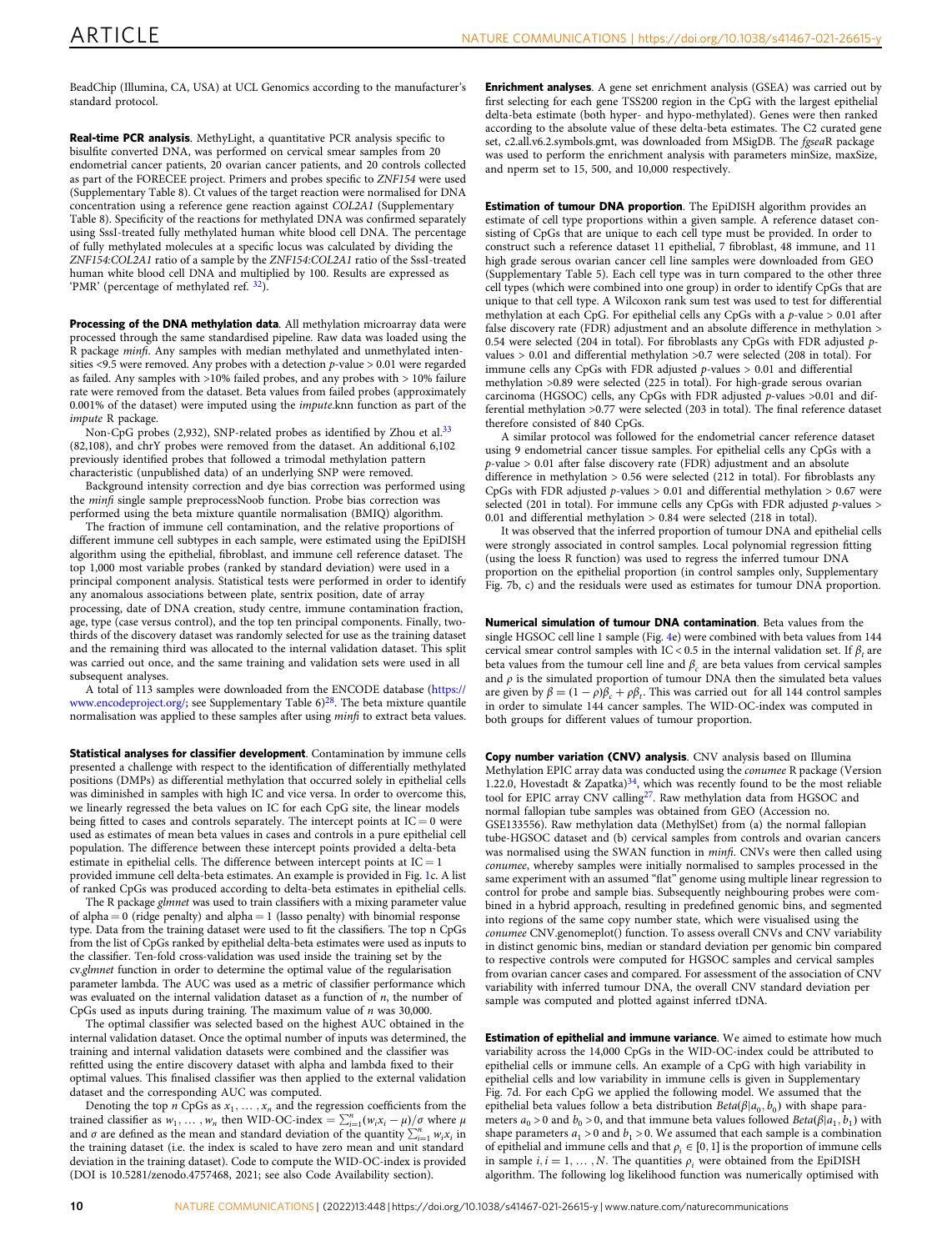<span id="page-10-0"></span>respect to  $a_0$ ,  $b_0$ ,  $a_1$ ,  $b_1$ :

$$
L(a_0, b_0, a_1, b_1) = -\frac{1}{N} \sum_{i=1}^{N} \log[(1 - \rho_i) Beta(\beta_i | a_0, b_0) + \rho_i Beta(\beta_i | a_1, b_1)]
$$

and the variance of the epithelial and immune beta distributions were used as estimates of epithelial and immune variance.

SNP genotyping, QC and imputation. In total, 74 ovarian cancer case subjects and 225 controls from the methylation discovery cohort were genotyped using the Illumina 650k Infinium Global Screening Array (GSA). Whole blood DNA was normalised to 75 ng/ $\mu$ l and a total of 300 ng applied to the Infinium Global Screening Array – 24 V2 (Illumina, CA, USA) at UCL Genomics according to the manufacturer's standard protocol.

One ovarian cancer case and one control subject from this cohort failed to genotype. Genotype calling was performed using GenomeStudio, with genetic variants found to be clustering poorly removed from further analyses. For duplicate genetic variant pairs, the variant within each pair with the lowest calling and clustering score was excluded. Autosomal SNPs were used in subsequent QC and PRS analyses (except for checks for sex mismatches, where the X chromosome was used to infer sex).

General subject and single nucleotide polymorphism (SNP) quality control (QC) was performed using PLINK version 1.[935](#page-11-0). Four ovarian cancer cases and eight controls with a call rate less than 95% were excluded. Three controls were further removed due to genetically inferred sex not being female. Genetic variants with a missing genotype rate greater than 5%, minor allele frequency (MAF) less than 1% or a significant departure from Hardy–Weinberg equilibrium (p-value <  $5 \times 10^{-6}$ ) were excluded.

 $KING<sup>36</sup>$ , a relatedness inference algorithm, was used to identify duplicate/ monozygotic twin or first-degree relative pairs. One control subject pair was identified as being a duplicate/monozygotic twin pair, and nine control pairs were inferred to be first-degree relatives. The subject within each related pair with the lowest call rate was excluded. After performing QC, 225 ovarian cancer case subjects, 816 controls, and 479,105 variants were retained in the SNP discovery sample.

Non-European subjects were identified by plotting the top two principal components, generated using GCTA version 1.26.0, for the SNP discovery samples and 270 HapMap phase II release 23 samples (CEU, YRI, JPT, and CHB individuals) downloaded in PLINK-formatted binary files. Subjects found not to cluster around HapMap European samples were excluded from further analyses. After excluding non-European subjects, 217 ovarian cancer cases and 752 controls were retained in the SNP discovery sample.

Using the Michigan Imputation Server<sup>[37](#page-11-0)</sup> and Haplotype Reference Consortium (HRC) reference panel, the SNP discovery dataset went through further QC before being phased (Eagle2) and imputed. Variants where strand, allele, genetic position or allele frequencies were not concordant with the HRC reference panel were removed before phasing and imputation using Strand Tools. After imputation, variants with imputation  $R^2 < 0.5$  were removed. LD-based clumping was performed to retain a set of independent variants ( $r^2 > 0.1$ ). 28 SNPs, associated with ovarian cancer, were used to develop an ovarian cancer polygenic risk score (PRS; Supplementary Table 4). We constructed an ovarian cancer PRS for each subject in the discovery cohort, such that the PRS is equal to:

$$
PRS_j = \sum_{i=1}^{28} \hat{\beta}_i x_{ij}
$$

where,  $\hat{\beta_i}$  is the log odds ratio for the *i*-th SNP taken from publicly available ovarian cancer summary association results and  $x_{ij}$  is the number of copies of the effect allele present in each discovery cohort subject. The ovarian cancer summary results used were based on weights given in Phelan et al.<sup>38</sup>, which were downloaded using GWAS Catalog<sup>[39](#page-11-0)</sup> (Accession number: GCST004415). Scores were generated using PLINK version  $1.9^{34}$ .

Reporting summary. Further information on research design is available in the Nature Research Reporting Summary linked to this article.

#### Data availability

The DNAme data generated in this study have been deposited in the European Genomephenome Archive (EGA) database under accession codes [EGAS00001005045](https://ega-archive.org/studies/EGAS00001005045) (cases) and [EGAS00001005055](https://ega-archive.org/studies/EGAS00001005055) and are available under restricted access. SNP data for calculation of the polygenic risk score is also deposited for the above EGA studies, in EGA datasets [EGAD00001008143](https://ega-archive.org/datasets/EGAD00001008143) and [EGAD00001008145](https://ega-archive.org/datasets/EGAD00001008145) (cases and controls, respectively). Source data are provided with this paper. The remaining data are available within the Article and Supplementary Information. Source data are provided with this paper.

#### Code availability

Software is available at github.com/IfWH-DoWC/OC-index.

Received: 30 December 2020; Accepted: 4 October 2021; Published online: 01 February 2022

#### References

- Jayson, G. C., Kohn, E. C., Kitchener, H. C. & Ledermann, J. A. Ovarian cancer. Lancet 384, 1376–1388 (2014).
- 2. Clyde, M. A. et al. Risk prediction for epithelial ovarian cancer in 11 United States-based case-control studies: incorporation of epidemiologic risk factors and 17 confirmed genetic loci. Am. J. Epidemiol. 184, 579–589 (2016).
- 3. Yang, X. et al. Evaluation of polygenic risk scores for ovarian cancer risk prediction in a prospective cohort study. J. Med. Genet. 55, 546–554 (2018).
- Pearce, C. L. et al. Population distribution of lifetime risk of ovarian cancer in the United States. Cancer Epidemiol. Biomark. Prev. 24, 671–676 (2015).
- 5. Jervis, S. et al. A risk prediction algorithm for ovarian cancer incorporating BRCA1, BRCA2, common alleles and other familial effects. J. Med. Genet. 52, 465–475 (2015).
- Jacobs, I. J. et al. Ovarian cancer screening and mortality in the UK Collaborative Trial of Ovarian Cancer Screening (UKCTOCS): a randomised controlled trial. Lancet 387, 945–956 (2016).
- 7. Rosenthal, A. N. et al. Evidence of stage shift in women diagnosed with ovarian cancer during Phase II of the United Kingdom familial ovarian cancer screening study. J. Clin. Oncol. 35, 1411–1420 (2017).
- 8. Hartmann, L. C. & Lindor, N. M. The role of risk-reducing surgery in hereditary breast and ovarian cancer. N. Engl. J. Med. 374, 454–468 (2016).
- 9. Wang, Y. et al. Evaluation of liquid from the Papanicolaou test and other liquid biopsies for the detection of endometrial and ovarian cancers. Sci. Transl. Med. 10, eaap8793 (2018).
- 10. Lac, V. et al. Oncogenic mutations in histologically normal endometrium: the new normal? J. Pathol. 249, 173–181 (2019).
- 11. Salk, J. J. et al. Ultra-sensitive TP53 sequencing for cancer detection reveals progressive clonal selection in normal tissue over a century of human lifespan. Cell Rep. 28, 132–144 e3 (2019).
- 12. Nair, N. et al. Genomic analysis of uterine lavage fluid detects early endometrial cancers and reveals a prevalent landscape of driver mutations in women without histopathologic evidence of cancer: a prospective crosssectional study. PLoS Med. 13, e1002206 (2016).
- 13. Moore, L. et al. The mutational landscape of normal human endometrial epithelium. Nature 580, 640–646 (2020).
- 14. Bartlett, T. E. et al. Epigenetic reprogramming of fallopian tube fimbriae in BRCA mutation carriers defines early ovarian cancer evolution. Nat. Commun. 7, 11620 (2016).
- 15. Lichtenstein, P. et al. Environmental and heritable factors in the causation of cancer–analyses of cohorts of twins from Sweden, Denmark, and Finland. N. Engl. J. Med. 343, 78–85 (2000).
- 16. Koestler, D. C. et al. Integrative genomic analysis identifies epigenetic marks that mediate genetic risk for epithelial ovarian cancer. BMC Med. Genomics 7, 8 (2014).
- 17. Winham, S. J. et al. Genome-wide investigation of regional blood-based DNA methylation adjusted for complete blood counts implicates BNC2 in ovarian cancer. Genet. Epidemiol. 38, 457–466 (2014).
- 18. Yang, Y. et al. Genetic data from nearly 63,000 women of European descent predicts DNA methylation biomarkers and epithelial ovarian cancer risk. Cancer Res. (2018).
- 19. Widschwendter, M. et al. Epigenome-based cancer risk prediction: rationale, opportunities and challenges. Nat. Rev. Clin. Oncol. 15, 292–309 (2018).
- 20. Dubeau, L. & Drapkin, R. Coming into focus: the nonovarian origins of ovarian cancer. Ann. Oncol. 24, viii28–viii35 (2013).
- 21. Pidsley, R. et al. Critical evaluation of the Illumina MethylationEPIC BeadChip microarray for whole-genome DNA methylation profiling. Genome Biol. 17, 208 (2016).
- 22. Teschendorff, A. E. et al. An epigenetic signature in peripheral blood predicts active ovarian cancer. PLoS ONE 4, e8274 (2009).
- 23. Zheng, S. C. et al. A novel cell-type deconvolution algorithm reveals substantial contamination by immune cells in saliva, buccal and cervix. Epigenomics 10, 925–940 (2018).
- 24. Hartmann, L. C. & Lindor, N. M. Risk-reducing surgery in hereditary breast and ovarian cancer. N. Engl. J. Med. 374, 2404 (2016).
- 25. Widschwendter, M. et al. The potential of circulating tumor DNA methylation analysis for the early detection and management of ovarian cancer. Genome Med. 9, 116 (2017).
- 26. Margolin, G. et al. Robust detection of DNA hypermethylation of ZNF154 as a Pan-cancer locus with in silico modeling for blood-based diagnostic development. J. Mol. Diagn. 18, 283–298 (2016).
- 27. Kilaru, V. et al. Critical evaluation of copy number variant calling methods using DNA methylation. Genet. Epidemiol. 44, 148–158 (2020).